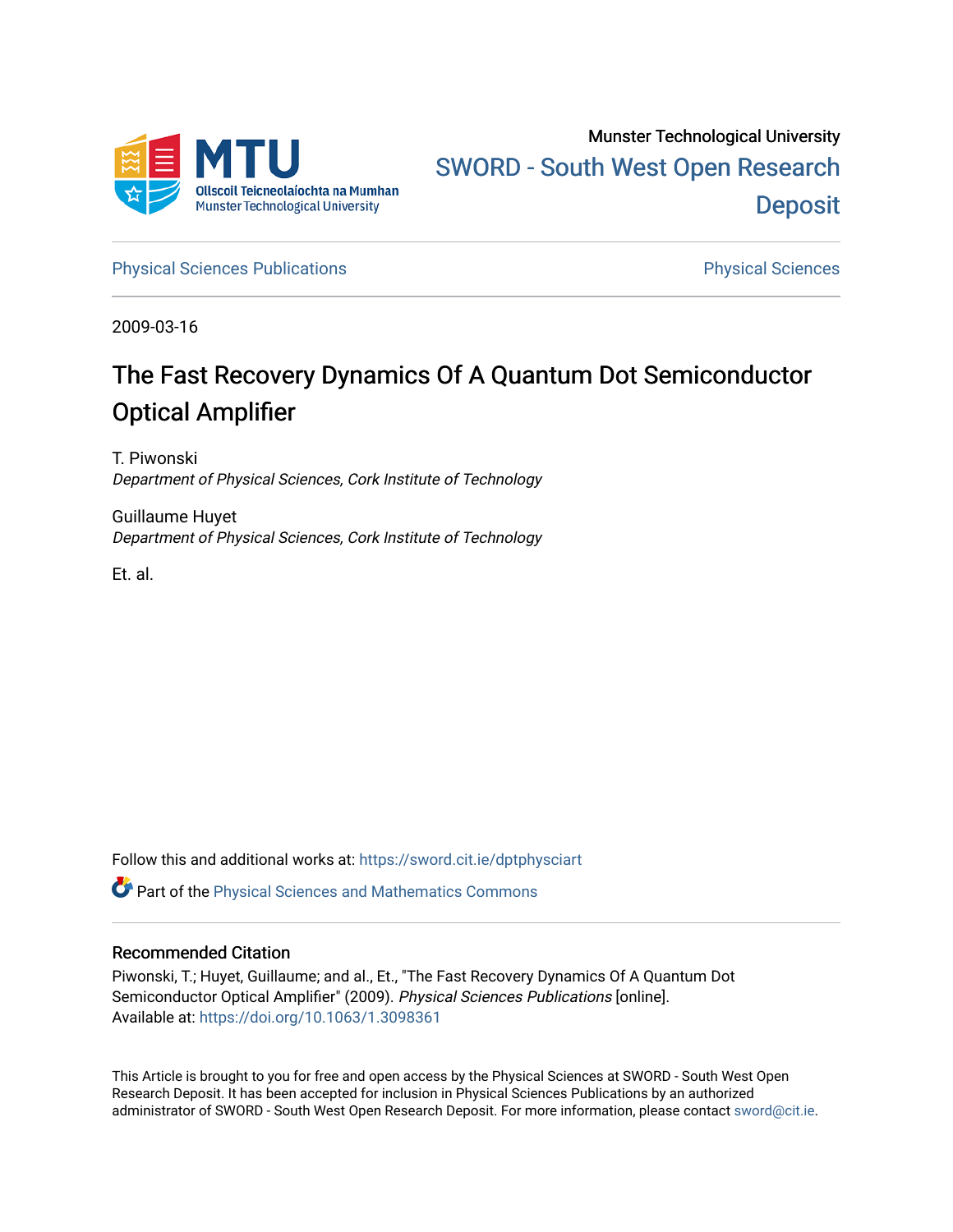## **[The fast recovery dynamics of a quantum dot semiconductor optical](http://dx.doi.org/10.1063/1.3098361) [amplifier](http://dx.doi.org/10.1063/1.3098361)**

Thomas Erneux,<sup>1</sup> Evgeny A. Viktorov,<sup>1</sup> Paul Mandel,<sup>1[,a](#page-1-0))</sup> Tomasz Piwonski,<sup>2</sup> Guillaume Huyet, $^2$  and John Houlihan $^3$ 

1 *Optique Nonlinéaire Théorique, Université Libre de Bruxelles, Campus Plaine, Code Postal 231, 1050 Bruxelles, Belgium*

2 *Tyndall National Institute, Cork, Ireland, and Department of Applied Physics, Cork Institute of Technology, Cork, Ireland*

3 *Department of Computing Maths and Physics, Waterford Institute of Technology, Waterford, Ireland*

Received 3 February 2009; accepted 22 February 2009; published online 16 March 2009-

We consider a rate equation model of a quantum dot semiconductor optical amplifier that takes into account carrier capture, escape, and Pauli blocking processes. We evaluate possible differences between phonon-assisted or Auger processes being dominant for recovery. An analytical solution which corresponds to phonon-assisted interaction is then used to accurately fit experimental recovery curves and allows an estimation of both the carrier capture and escape rates. © *2009 American Institute of Physics*. DOI: [10.1063/1.3098361](http://dx.doi.org/10.1063/1.3098361)

Quantum dot (QD) semiconductor optical amplifiers  $(SOAs)$  demonstrate faster gain recovery<sup>1</sup> and a suppression of pattern effects<sup>2</sup> when compared with SOAs based on bulk or quantum well materials. As a result, QD SOAs are very promising for applications in high speed optical communications. One of the most important features of QD materials is the discrete structure of their energy levels; the speed of carrier transfer between these levels provides a natural limitation on the bandwidth of QD SOAs. The study of carrier dynamics, based on ultrafast spectroscopy, may thus lead to new ways to optimize QD devices. The first pump-probe experiments have shown that the recovery dynamics in SOAs exhibits several time scales, which can be roughly characterized as ultrafast ( $\lessapprox 1$  ps), fast (10 ps), and slow  $($ >100 ps).<sup>[3](#page-3-2)[–6](#page-3-3)</sup> The ultrafast and fast scales are commonly attributed to the intradot relaxations and to the dot refilling by capture from the wetting layer. The slow scale relates to interband recombination between electrons and holes.

In Refs. [7](#page-3-4) and [8](#page-3-5) recovery time scales are extracted from the data using a multiexponential fitting procedure. While useful for identifying the limiting time scales of SOAs, such approaches have not been able to extract time scales for higher order processes such as thermalization of carriers from lower to higher energy levels, and carriers from the dot to the wetting layer. In this letter, we propose a model-based investigation of the QD SOA fast scale dynamics (10 ps range) that takes into account capture and escape processes. We determine an analytical solution for the nonlinear recovery dynamics that is then used as a fitting function to extract fundamental time constants from differential transmission measurements of InAs-based QDs. The computed capture and escape times agree well with published values and do not change significantly over a broad range of bias values, as expected. Because we use a single nonlinear function derived from a physical model rather than multiple exponential functions, our method allows us to extract rate constants directly from the data. Our general approach is based on rate equations, and facillitates the study of a wide range of SOAs by appropriate modifications in the gain model.

The experiment is a single color heterodyne pump-probe arrangement applied to a QD SOA. Details on the setup and device can be found in Ref. [3.](#page-3-2) We analyze the experimental recovery time traces with a single exponential fitting  $\rho = a$ + be<sup>-*t*/ $\tau$ <sub>ex</sub>. The recovery time traces are shown in Fig. [1.](#page-1-1) We</sup> find  $\tau_{ex}$ =3-4 ps over a wide current range. Figure [1](#page-1-1) indicates that the recovery rate  $\tau_{ex}^{-1}$  is a linear function of the pump current. Note that the fits obtained from the experimental data suggest that the recovery dynamics depend on a single carrier relaxation time. However, by assuming both capture and escape processes we will show that this is not the case and extract these two relaxation times.

<span id="page-1-1"></span>

FIG. 1. (Color online) Example of an experimental time traces. Inset: carrier capture rates  $\tau_{\rm ex}^{-1}$  extracted from single exponential fits of the experimental data over a wide current range (squares). Note that the values are linearly dependent of current (bold line).

0003-6951/2009/94(11)/113501/3/\$25.00

#### **94**, 113501-1 © 2009 American Institute of Physics

**Downloaded 17 Mar 2009 to 164.15.131.80. Redistribution subject to AIP license or copyright; see http://apl.aip.org/apl/copyright.jsp**

<span id="page-1-0"></span>a)Electronic mail: pmandel@ulb.ac.be.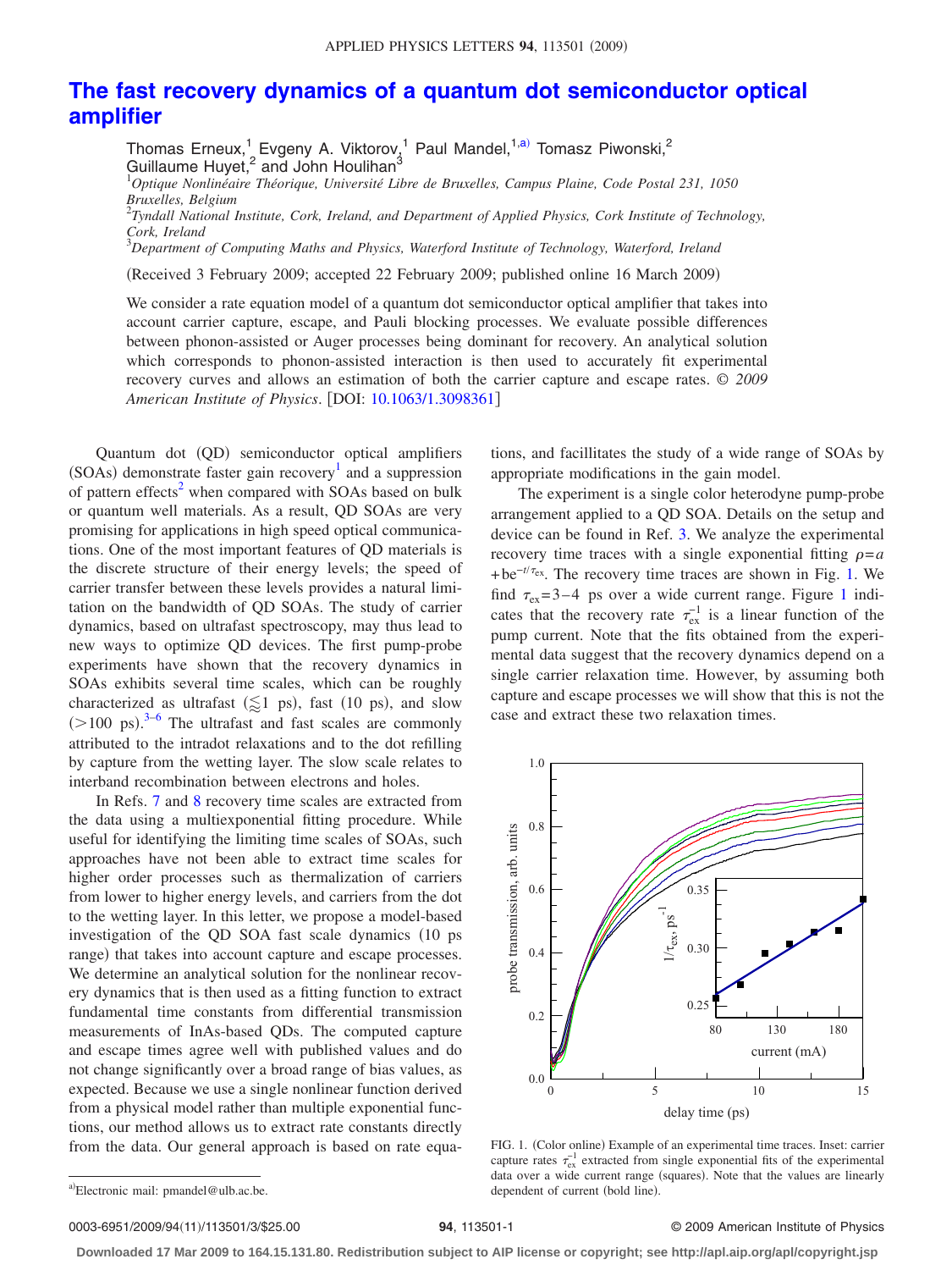<span id="page-2-1"></span>Following Ref. [9,](#page-3-6) we introduce the rate equations for the occupation probability  $\rho$  of the dot and the number *n* of carriers in the wetting layer per dot,

<span id="page-2-0"></span>
$$
\partial \rho / \partial t \equiv \rho' = -\tau^{-1} \rho + F(\rho, n), \tag{1}
$$

$$
n' = \tau^{-1}(J - n) - 2F(\rho, n). \tag{2}
$$

The factor [2](#page-2-0) in Eq.  $(2)$  accounts for the spin degeneracy in the QD energy levels. The parameter  $\tau$  is the carrier recombination time, assumed the same for the wetting layer and the dots for mathematical simplicity. *J* is the pump current per dot. The function  $F(\rho, n)$  describes the carrier exchange rate between the wetting layer and the dots. In its most general form, it can be expressed as

$$
F(\rho, n) = R^{\text{cap}}(1 - \rho) - R^{\text{esc}}\rho,\tag{3}
$$

where  $1-\rho$  is the Pauli blocking factor and  $R^{cap}(n)$  and  $R^{\text{esc}}(n)$  are defined as the carrier capture and escape rates, respectively. For the capture process, we consider *R*cap  $=\tau_{\text{cap}}^{-1}n$ , where  $\tau_{\text{cap}}$  is defined as the dot capture time and is an intrinsic property of the dot (phonon-assisted interaction). Alternatively, the effect of more complicated processes may be investigated, as in Ref. [3,](#page-3-2) where  $R^{cap} = \tau_{cap}^{-1} n^2$  models the Auger-type carrier relaxation. We shall analyze both cases. On the other hand, the carrier escape rate is assumed constant,  $R^{\text{esc}} = \tau_{\text{esc}}^{-1}$ , where  $\tau_{\text{esc}}$  is the carrier escape time from the dot to the wetting layer at room temperature.

Equations  $(1)$  $(1)$  $(1)$  and  $(2)$  $(2)$  $(2)$  describe the time-dependent recovery of the QD SOA. Its solution depends on the four parameters  $\tau_{\text{cap}}$ ,  $\tau_{\text{esc}}$ ,  $\tau$ , and *J*, and the initial condition  $\rho(0) = \rho_0$  $1$  with  $n(0) = n_0 \neq 0$  which are themselves functions of the pump current. To limit the analysis, we assume that  $\tau$  is much larger than  $\tau_{\text{cap}}$  and  $\tau_{\text{esc}}$ , and that  $\rho_0$  and  $n_0$  increase linearly with *J*. Our model neglects the effects of intradot relaxation introduced in Refs. [4,](#page-3-7) [6,](#page-3-3) and [10,](#page-3-8) however these occur over times of  $\leq 1$  ps and their omission allows an analytical understanding of the slower timescales, i.e., the 10 ps range.

The analytical solution will be used as a fitting function for the experimental data with the purpose to determine both  $\tau_{\text{cap}}$  and  $\tau_{\text{esc}}$ . Note that the usual fitting procedure yield values for the rate  $R^{cap}$  rather than the intrinsic capture rate constant  $\tau_{\text{can}}$ . Moreover,  $\tau_{\text{esc}}$  is usually inaccessible by this method.

Experimentally, an ultrafast stage precedes the fast recovery studied here. It is attributed to a mix of intradot dynamics, second harmonic generation, and interactions between pump and probe pulses (coherent effects). As none of these processes are considered in the model, the data obtained during the first picoseconds are neglected. $<sup>1</sup>$ </sup>

Adding twice, Eqs.  $(1)$  $(1)$  $(1)$  and  $(2)$  $(2)$  $(2)$  leads to a linear equation that admits the solution

$$
2\rho + n = (2\rho_0 + n_0 - J)\exp(-t/\tau) + J.
$$
 (4)

<span id="page-2-2"></span>Assuming now that *t* is of the order of either  $\tau_{cap}$  or  $\tau_{esc}$ , the exponential in (4) remains close to 1 ( $\tau \gg \tau_{\text{cap}}$ ,  $\tau_{\text{esc}}$ ) and the expression (4) is simplified as

$$
2\rho + n = 2\rho_0 + n_0. \tag{5}
$$

Using Eq. ([5](#page-2-2)), we determine *n* as a function of  $\rho$  and eliminate *n* in Eq. ([1](#page-2-1)). The resulting equation for  $\rho$  is

<span id="page-2-3"></span>
$$
\rho' = \tau_{\text{cap}}^{-1} (2\rho_0 + n_0 - 2\rho)^{\alpha} (1 - \rho) - (\tau^{-1} + \tau_{\text{esc}}^{-1}) \rho,\tag{6}
$$

where  $\alpha = 1$  or 2 corresponding to either a phonon-assisted or an Auger-type relaxation process.

The problem now depends on two parameters: the initial number of carriers  $2\rho_0 + n_0$  and the relative speed of the energy exchange between the dot and the wetting layer determined by the ratio  $\varepsilon = \tau_{cap} / \tau_{esc}$ . The number of carriers  $2\rho_0$  $+n_0>2$  depends on the pump current. The ratio  $\varepsilon$  can be estimated via quasi-Fermi equilibrium condition $12$  which gives  $\varepsilon \ll 1$ .

<span id="page-2-4"></span>With these conditions, we find that  $\rho \leq 1$  is the only stable steady state solution of Eq.  $(6)$  $(6)$  $(6)$ . In order to evaluate possible differences between phonon-assisted and Auger processes, it is instructive to determine the exponential decay rate toward this steady state. We find the decay rates

$$
\Gamma_{\alpha=1} \equiv \Gamma_1 = (2\rho_0 + n_0 - 2) + O(\varepsilon),
$$
  
\n
$$
\Gamma_{\alpha=2} \equiv \Gamma_2 = (2\rho_0 + n_0 - 2)^2 + O(\varepsilon)
$$
\n(7)

are the decay rates for the phonon-assisted and Auger processes, respectively. Since we assumed that  $\rho_0$  and  $n_0$  change linearly with *J*, we then conclude from Eq. ([7](#page-2-4)) that  $\Gamma_1$  and  $\Gamma_2$ are linear and quadratic functions of *J*, respectively. However, the results of the exponential fitting in the inset of Fig. [1](#page-1-1) suggest a linear dependence on *J* meaning that phononassisted processes are dominant in our QD SOA.

<span id="page-2-5"></span>Equation ([6](#page-2-3)) with  $\alpha = 1$  (dominant phonon-assisted processes) is separable and admits the solution

$$
\rho = \frac{\rho_{-}(\rho_{+} - \rho_{0}) - \rho_{+}(\rho_{-} - \rho_{0}) \exp(-Ft/\tau_{cap})}{\rho_{+} - \rho_{0} - (\rho_{-} - \rho_{0}) \exp(-Ft/\tau_{cap})},
$$
\n(8)

$$
\rho_{\pm} \equiv \frac{2\rho_0 + n_0 + 2 + \varepsilon \pm F}{4},\tag{9}
$$

$$
F \equiv \sqrt{(2\rho_0 + n_0 - 2)^2 + 2\varepsilon(2\rho_0 + n_0 + 2) + \varepsilon^2}.
$$
 (10)

The solution (8) describes the recovery of the QD SOA as a monotone nonlinear evolution toward  $\rho = \rho_{-}$ . This evolution clearly depends on the decay rate of the exponential functions given by  $\Gamma = F / \tau_{cap}$  which is a linear function of initial number of carriers  $2\rho_0 + n_0$  for  $\varepsilon$  small. Since we assumed  $2\rho_0 + n_0$  to be proportional to the pump current, the decay rate is a linear function of  $J$  in the limit  $\varepsilon$  small. However, the exact expression for  $\Gamma$  is a nonlinear function of both  $2\rho_0 + n_0$  and  $\varepsilon$ , and we shall use the exact expression (8) to investigate the experimental data. To this end, we fix  $\tau$  $= 10^3$  ps and consider  $\tau_{\text{cap}}$ ,  $\tau_{\text{esc}}$ , and  $2\rho_0 + n_0$  as fitting parameters when we match experimental and theoretical curves. A sample recovery time trace is shown in Fig.  $2(a)$  $2(a)$  with the designated area that we have used for fitting. For  $\tau_{\text{cap}}$  and  $\tau_{\rm esc}$ , the [resu](#page-3-11)lts of fitting over a wide current range are shown on Fig.  $2(b)$  and are largely independent of the current. The resulting mean values are

$$
\tau_{\text{cap}} \simeq 9 \pm 0.75 \text{ ps and } \tau_{\text{esc}} \simeq 80 \pm 10 \text{ ps}, \tag{11}
$$

and the ratio  $\tau_{\rm cap} / \tau_{\rm esc} \approx 0.1$  correctly corresponds to the estimates provided by the quasi-Fermi equilibrium.<sup>12</sup>

By contrast to the conventional multiexponential fitting procedure, using the nonlinear evolution function in Eq.  $(8)$  $(8)$  $(8)$ offers several advantages. First, it corresponds to the short time solution of a rate equation model for the relaxation of

**Downloaded 17 Mar 2009 to 164.15.131.80. Redistribution subject to AIP license or copyright; see http://apl.aip.org/apl/copyright.jsp**